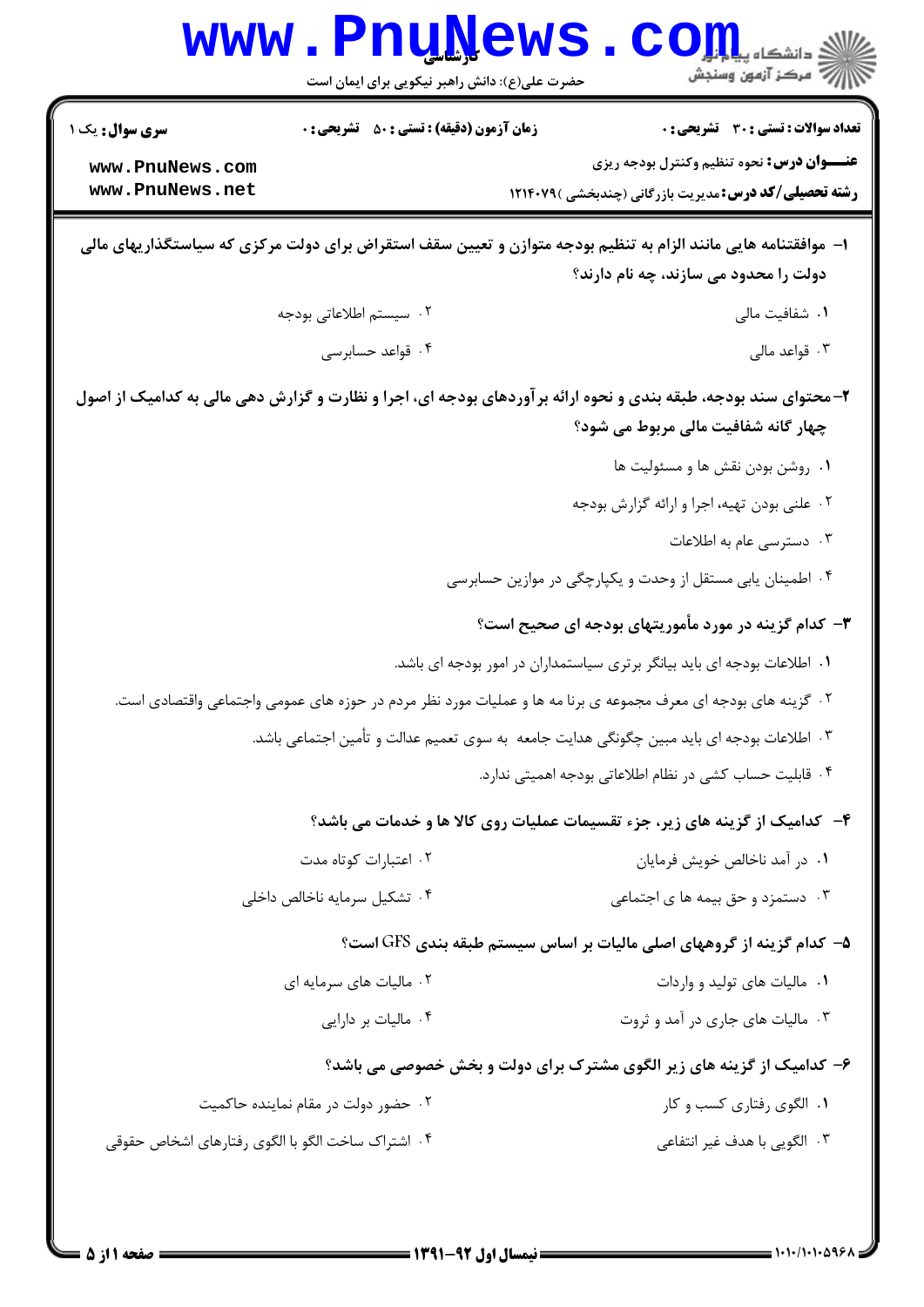| <b>WWW</b>                                                                                                     | <b>LUAN</b><br>حضرت علی(ع): دانش راهبر نیکویی برای ایمان است                                                |                                                                            | دانشگاه پ <b>یای</b><br>بِ ۖ مرڪز آزمون وسنڊش                                                                     |
|----------------------------------------------------------------------------------------------------------------|-------------------------------------------------------------------------------------------------------------|----------------------------------------------------------------------------|-------------------------------------------------------------------------------------------------------------------|
| <b>سری سوال :</b> ۱ یک                                                                                         | <b>زمان آزمون (دقیقه) : تستی : 50 ٪ تشریحی : 0</b>                                                          |                                                                            | <b>تعداد سوالات : تستی : 30 ٪ تشریحی : 0</b>                                                                      |
| www.PnuNews.com<br>www.PnuNews.net                                                                             |                                                                                                             |                                                                            | <b>عنـــوان درس:</b> نحوه تنظیم وکنترل بودجه ریزی<br><b>رشته تحصیلی/کد درس:</b> مدیریت بازرگانی (چندبخشی )۱۲۱۴۰۷۹ |
| ۷- کدامیک از گزینه های زیر، عاملی است که سبب می شود تخصیص منابع برای مدت طولانی محدود بماند؟                   |                                                                                                             |                                                                            |                                                                                                                   |
|                                                                                                                | ۰۲ پایایی مصرف                                                                                              |                                                                            | ۰۱ تداوم مصرف                                                                                                     |
|                                                                                                                | ۰۴ وابستگی مصارف به مصارف گذشته                                                                             |                                                                            | ۰۳ وابستگی مصارف به ساخت دولت                                                                                     |
|                                                                                                                |                                                                                                             | ۸– کدامیک از گزینه های زیر جزء اهداف و فعالیتهای حاکمیتی دولت می باشد؟     |                                                                                                                   |
|                                                                                                                | ۰۲ اعمال تصدی                                                                                               |                                                                            | ۰۱ تولید کالا و خدمات                                                                                             |
|                                                                                                                | ۰۴ اداره مؤسسات کارشناسی و بازرسی                                                                           |                                                                            | ٠٣ احراز صلاحيتها وصدور مجوزها                                                                                    |
|                                                                                                                |                                                                                                             | ۹- کدام یک از گزینه های زیر جزء مشکلات و نارسایی های سازمانی دولت می باشد؟ |                                                                                                                   |
|                                                                                                                |                                                                                                             |                                                                            | ۰۱ ناهماهنگی و گسیختگی تشکیلات اداری و اجرایی                                                                     |
|                                                                                                                |                                                                                                             |                                                                            | ٢. نقص يا فقدان تعاريف قانوني                                                                                     |
|                                                                                                                |                                                                                                             |                                                                            | ۰۳ تعدد و فراوانی عناوین تشکیلاتی                                                                                 |
|                                                                                                                |                                                                                                             |                                                                            | ۰۴ تعدد مراجع تصويب اساسنامه                                                                                      |
|                                                                                                                |                                                                                                             | ∙۱− ً ماندگارترین و رایج ترین شیوه بودجه ریزی در بخش عمومی کدام گزینه است؟ |                                                                                                                   |
|                                                                                                                |                                                                                                             |                                                                            | ۰۱ بودجه ریزی افزایشی                                                                                             |
|                                                                                                                |                                                                                                             |                                                                            | ۰۲ بودجه ریزی برنامه ای                                                                                           |
|                                                                                                                |                                                                                                             |                                                                            | ۰۳ بودجه ریزی بر مبنای صفر                                                                                        |
|                                                                                                                |                                                                                                             |                                                                            | ۰۴ بودجه ریزی عملیاتی                                                                                             |
|                                                                                                                |                                                                                                             |                                                                            | 11– كدام گزينه، مهم ترين مشخصه قانون است؟                                                                         |
| ۰۴ عدالت                                                                                                       | ۰۳ ساختار مشخص                                                                                              | ۰۲ شفافیت                                                                  | ٠١. طبيعت حقوقي                                                                                                   |
|                                                                                                                | ۱۲- کدام نهاد مسئول تعقیب قانونی مجریانی است که از مقررات قانونی در بحث نظارت بر اجرای بودجه تخلف کرده اند؟ |                                                                            |                                                                                                                   |
| ۰۴ شورای نگهبان                                                                                                | ۰۳ سازمان حسابرسی                                                                                           | ٠٢ ديوان محاسبات                                                           | ٠١ قوه قضائيه                                                                                                     |
| ۱۳- در کشورهایی که اصول مربوط به تفکیک قوای حاکمیت سیاسی را پذیرفته اند، تهیه و تنظیم سند بودجه و انتخاب مقاطع |                                                                                                             |                                                                            | اطلاعاتی آن در مسئولیت کدام نهاد است؟                                                                             |
|                                                                                                                | ۰۲ قوه مجريه                                                                                                |                                                                            | ۰۱ کمیسیونهای مجلس                                                                                                |
|                                                                                                                | ۰۴ سازمان مدیریت و برنامه ریزی                                                                              |                                                                            | ۰۳ قوه قضائيه                                                                                                     |
|                                                                                                                |                                                                                                             |                                                                            |                                                                                                                   |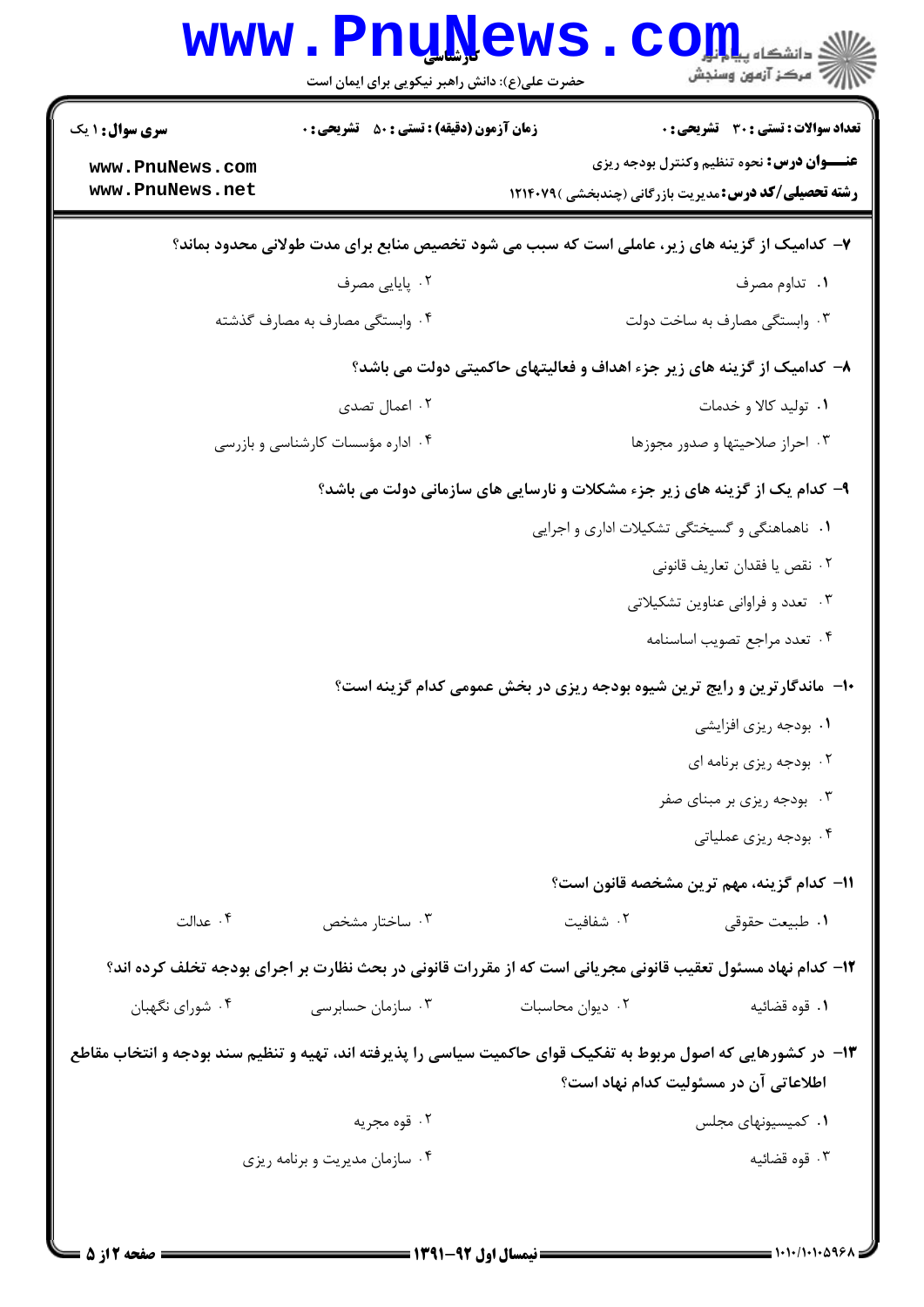|                                                              | <b>www.PnuNews</b><br>حضرت علی(ع): دانش راهبر نیکویی برای ایمان است                                             |                    | الد دانشڪاه پيام <mark>بر</mark><br>ا∜ مرڪز آزمهن وسنڊش                                                                                                    |
|--------------------------------------------------------------|-----------------------------------------------------------------------------------------------------------------|--------------------|------------------------------------------------------------------------------------------------------------------------------------------------------------|
| <b>سری سوال : ۱ یک</b><br>www.PnuNews.com<br>www.PnuNews.net | <b>زمان آزمون (دقیقه) : تستی : 50 ٪ تشریحی : 0</b>                                                              |                    | تعداد سوالات : تستي : 30 ٪ تشريحي : 0<br><b>عنـــوان درس:</b> نحوه تنظیم وکنترل بودجه ریزی<br><b>رشته تحصیلی/کد درس:</b> مدیریت بازرگانی (چندبخشی )۱۲۱۴۰۷۹ |
|                                                              | ۱۴- کدامیک از گزینه های زیر باعث عدم شفافیت هزینه های سرمایه گذاری و هزینه های جاری دولت می شود؟                |                    |                                                                                                                                                            |
| ۰۴ هزینه های عمرانی                                          | ۰۳ درآمدهای اختصاصی                                                                                             | ۰۲ اعتبارات تخصیصی | ۰۱ تبصره های بودجه ای                                                                                                                                      |
|                                                              |                                                                                                                 |                    | ۱۵– کدامیک از سازمانهای زیر در نظارت بعد از خرج دخالت دارند؟                                                                                               |
|                                                              | ۰۲ وزارت امور اقتصادی کشور                                                                                      |                    | ٠١ ديوان محاسبات كشور                                                                                                                                      |
|                                                              | ۰۴ مجلس شورای اسلامی                                                                                            |                    | ۰۳ سازمان مدیریت و برنامه ریزی کشور                                                                                                                        |
|                                                              |                                                                                                                 |                    | ۱۶– زمان باز پرداخت اوراق مشارکت به طور متوسط چند سال است؟                                                                                                 |
|                                                              | ۰۲ سال                                                                                                          |                    | ۰۱ ۲/۵ سال                                                                                                                                                 |
|                                                              | ۰۴ ۵ سال                                                                                                        |                    | $\bigcup$ ۰ ۴/۵ سال                                                                                                                                        |
|                                                              | ۱۷– کدام گزینه از پیامدهای ″شروع عملیات اجرایی بیش از ظرفیت اجرایی و مالی دولت″ به عنوان یکی از دلایل عدم توفیق |                    | نظارت عملیاتی است؟                                                                                                                                         |
|                                                              |                                                                                                                 |                    | ۰۱ التزام به رعایت قوانین و مقررات در دستگاههای اجرایی از بین می رود.                                                                                      |
|                                                              | ۰۲ طرحهایی انتخاب و اجرایی می شوند که باعث طولانی تر شدن زمان و پرداختهای کلان می گردند.                        |                    |                                                                                                                                                            |
|                                                              | ۰۳ منظور کردن ردیف های خاص درآمد- هزینه ای، اعتبارات خارج از شمول قوانین و نظارت را دشوار می سازد.              |                    |                                                                                                                                                            |
|                                                              |                                                                                                                 |                    | ۰۴ فقدان باور به کار برنامه ای در بروکراسی کشور و نظام اداری به وجود می آید.                                                                               |
|                                                              |                                                                                                                 |                    | ۱۸– کدامیک از گزینه های زیر سیاسی ترین نوع بودجه ریزی قلمداد می شود؟                                                                                       |
|                                                              |                                                                                                                 |                    | ٠١. بودجه ريزي بر مبناي صفر                                                                                                                                |
|                                                              |                                                                                                                 |                    | ۰۲ بودجه ریزی عملیاتی                                                                                                                                      |
|                                                              |                                                                                                                 |                    | ۰۳ بودجه ریزی برنامه ای                                                                                                                                    |
|                                                              |                                                                                                                 |                    | ۰۴ بودجه ریزی افزایشی                                                                                                                                      |
|                                                              | ۱۹- منظور از تأکید بر اهداف و مقاصد، به عنوان یکی از ابزارهای مدیریت فرایند تغییر کدام است؟                     |                    |                                                                                                                                                            |
|                                                              | ١.  تغيير فرهنگي از يک مدل مديريت بودجه مطابقت گرا به يک مدل مديريت بودجه نتيجه گرا                             |                    |                                                                                                                                                            |
|                                                              |                                                                                                                 |                    | ۰۲ تغییر ذهنیت از توجه محض به خروجی ها به تمرکز بیشتر بر ورودی ها                                                                                          |
|                                                              |                                                                                                                 |                    | ۰۳ نمادينه كردن تغييرات                                                                                                                                    |
|                                                              |                                                                                                                 |                    | ۰۴ ارزیابی عملکرد به عنوان ابزاری برای بهبود عملکرد                                                                                                        |
|                                                              |                                                                                                                 |                    |                                                                                                                                                            |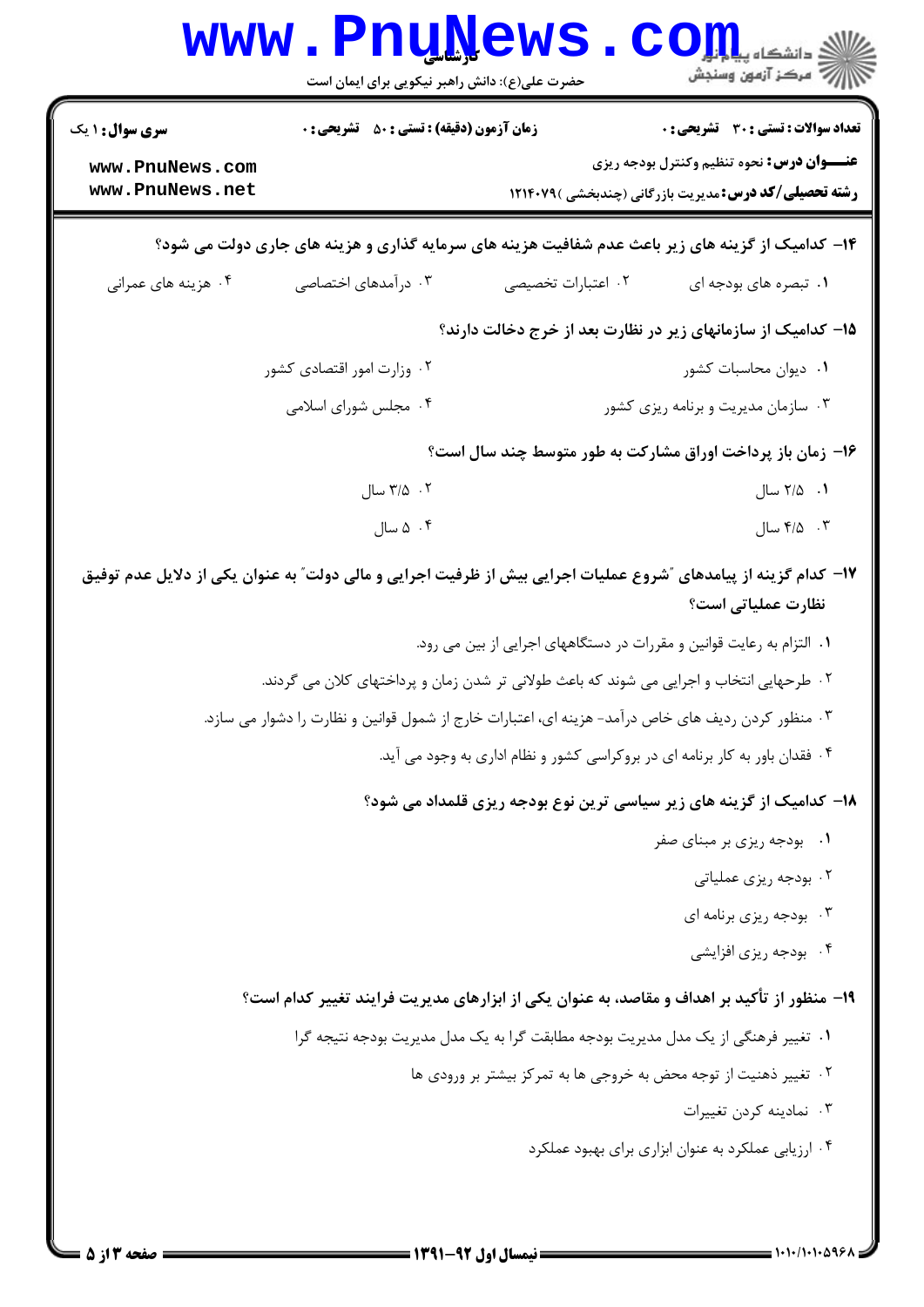| <b>WWW</b>                         | <u>Luñiam R</u><br>حضرت علی(ع): دانش راهبر نیکویی برای ایمان است | دانشگاه پ <b>یا ب<mark>ا</mark> با<mark>ر</mark></b><br>7' مرڪز آزمون وسنڊش                                                               |
|------------------------------------|------------------------------------------------------------------|-------------------------------------------------------------------------------------------------------------------------------------------|
| <b>سری سوال :</b> ۱ یک             | <b>زمان آزمون (دقیقه) : تستی : 50 ٪ تشریحی : 0</b>               | <b>تعداد سوالات : تستی : 30 ٪ تشریحی : 0</b>                                                                                              |
| www.PnuNews.com<br>www.PnuNews.net |                                                                  | <b>عنـــوان درس:</b> نحوه تنظیم وکنترل بودجه ریزی<br><b>رشته تحصیلی/کد درس:</b> مدیریت بازرگانی (چندبخشی )۱۲۱۴۰۷۹                         |
|                                    |                                                                  | +۲- اینکه ساختار عملکردهای دولت، تصمیمات سیاستگذاری مالی و حساب های بخش عمومی در معرض اطلاع عام قرار داشته<br>باشند، به چه معناست؟        |
|                                    | ۰۲ پاسخگویی مالی                                                 | ۰۱ دسترسی عام به اطلاعات                                                                                                                  |
|                                    | ۰۴ علنی بودن ساختار بودجه                                        | ۰۳ شفافیت مالی                                                                                                                            |
|                                    |                                                                  | ۲۱– در کدامیک از انواع بودجه ریزی، آرمان ها واهداف باید به صورت ادواری ارزیابی شوند تا به خوبی نمایانگر اقدامات برنامه<br>ریزی شده باشند؟ |
|                                    |                                                                  | ٠١. بودجه ريزي برنامه اي                                                                                                                  |
|                                    |                                                                  | ۰۲ بودجه ریزی بر مبنای صفر                                                                                                                |
|                                    |                                                                  | ۰۳ بودجه ریزی عملیاتی                                                                                                                     |
|                                    |                                                                  | ۰۴ بودجه ریزی آرمانی                                                                                                                      |
|                                    |                                                                  | <b>3۲- کدام گزینه در مورد بودجه ریزی عملیاتی صحیح است؟</b>                                                                                |
|                                    |                                                                  | ۰۱ فرایندی از بالا به پایین است.                                                                                                          |
|                                    |                                                                  | ۰۲ فرایندی از پایین به بالا است.                                                                                                          |
|                                    |                                                                  | ۰۳ مبنای مناسبی برای یک سیستم جامع سنجش عملکرد نیست.                                                                                      |
|                                    |                                                                  | ۰۴ امکان ایجاد اهداف دو بخشی را به دست می دهد.                                                                                            |
|                                    |                                                                  | ۲۳- کدام گزینه از مزایای اجرای تدریجی بودجه ریزی عملیاتی است؟                                                                             |
|                                    |                                                                  | ٠١. زمان اجراى آن كوتاه است.                                                                                                              |
|                                    |                                                                  | ۰۲ امکان اجرای همزمان دو سیستم بودجه، به راحتی وجود دارد.                                                                                 |
|                                    |                                                                  | ۰۳ فرصت آزمون و اصلاح سیستم را فراهم می کند.                                                                                              |
|                                    |                                                                  | ۰۴ برای تغییر انگیزه های لازم را فراهم می کند.                                                                                            |
|                                    |                                                                  | <b>۲۴</b> - اولین مرحله فرایند بودجه ریزی عملیاتی کدام است؟                                                                               |
|                                    | ۰۲ گزارش نتایج بر اساس شاخصهای عملکرد                            | ٠١ شناسايي رسالتها، آرمانها، مقاصد و اهداف                                                                                                |
|                                    | ۰۴ توسعه و یکپارچه سازی شاخصهای عملکرد                           | ۰۳ پیوند اطلاعات برنامه ریزی راهبردی با بودجه                                                                                             |
|                                    |                                                                  | ۲۵– میزان تحقق آرمان یا هدف، بدون در نظر گرفتن هزینه ها، به کدامیک از شاخصهای عملکرد اشاره دارد؟                                          |
|                                    | ۰۲ بهره وري                                                      | ۰۱ حجم کار                                                                                                                                |
|                                    | ۰۴ کارآیی                                                        | ۰۳ اثربخشی                                                                                                                                |